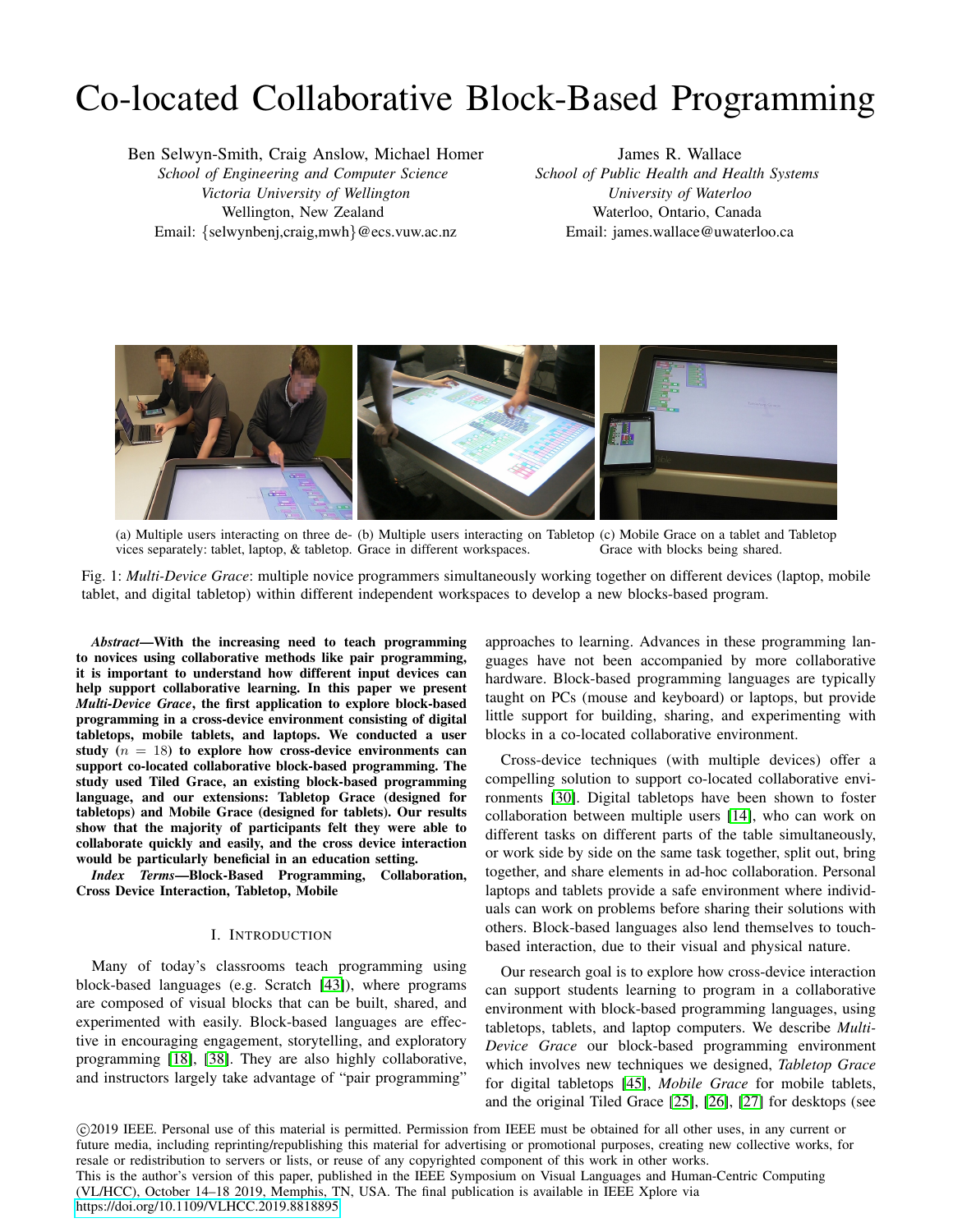Figure [1\)](#page-0-0). Tabletop Grace and Mobile Grace extended Tiled Grace to support different interaction modes (touch and pen). We discuss the differences in the design of the tabletop and mobile versions, outline the methods used for cross device interaction between Tabletop Grace, Mobile Grace, and Tiled Grace, and evaluate the cross device functionality via a user study. Figure [1](#page-0-0) shows novice users collaborating both across the three device types, and simultaneously on the tabletop.

The remainder of the paper is outlined as follows. Section [II](#page-1-0) addresses related work. Section [III](#page-2-0) presents Multi-Device Grace and addresses various points in the design space we have explored. Section [IV](#page-3-0) describes our user study design and Section [V](#page-5-0) presents the results. Section [VI](#page-6-0) discusses the main contributions of our work and Section [VII](#page-7-0) concludes and summarizes our contributions.

## II. RELATED WORK

<span id="page-1-0"></span>Most block programming systems are designed for use in traditional keyboard-and-mouse environments and run in a web browser. Users construct programs by dragging blocks with the mouse from a toolbox area onto the workspace. Squeak Etoys [\[34\]](#page-8-7), Scratch [\[43\]](#page-9-0), Blockly [\[8\]](#page-8-8), Pencil Code [\[4\]](#page-8-9), GP [\[40\]](#page-8-10), Calico Jigsaw [\[7\]](#page-8-11), and Tiled Grace [\[25\]](#page-8-4), [\[26\]](#page-8-5), [\[27\]](#page-8-6) based on the textual Grace programming language [\[5\]](#page-8-12), [\[6\]](#page-8-13) all have drag-and-drop as a fundamental element of their interaction model, with screen elements designed for traditional Windows, Icons, Menus, and Pointer (WIMP) interfaces.

Drag-and-drop is a problematic paradigm on traditional keyboard-and-mouse systems, both in general [\[20\]](#page-8-14), [\[31\]](#page-8-15), [\[37\]](#page-8-16) and for block programming [\[26\]](#page-8-5). On a mobile touch-screen device, dragging appears more seamless than dragging with a mouse, but the additional occlusion of the finger and hand, and the poor resolution of a fingertip (i.e., 'fat fingers'), lead to inaccurate interactions if the touch targets are not large and unambiguous. On a tabletop, however, a drag "across the screen" requires a whole-arm movement or more. For rare interactions, this may be acceptable, but repeated large movements, or requiring finesse and precision are not viable [\[48\]](#page-9-2).

Some block-based languages have targeted touch-screen devices, primarily tablets, including Hopscotch [\[28\]](#page-8-17), TouchDevelop [\[29\]](#page-8-18), Blockly [\[8\]](#page-8-8), App Inventor [\[50\]](#page-9-3), Pocket Code [\[46\]](#page-9-4), and Snap! [\[21\]](#page-8-19). TouchDevelop has touch-screen programming as its main interaction model, providing a point-and-tap structured editor with menus and large touchable areas. Hopscotch allows coding on iPad tablets only, and has a similar interaction model to TouchDevelop, but aimed at children. App Inventor deploys only onto touch-screen devices, but users create programs on a mouse and keyboard system. Pocket Code uses a single stack-like collection of screen width blocks that is better suited to the smaller screen space of smartphones.

Most block-based languages support some form of asynchronous project sharing, which takes the form of sharing previously created programs with other users who can then make their own changes. A few languages have added support for synchronous collaboration, including AliCe-VilLagE [\[1\]](#page-8-20), NetsBlox [\[10\]](#page-8-21), [\[11\]](#page-8-22), and an App Inventor plugin [\[16\]](#page-8-23), [\[17\]](#page-8-24).

AliCe-VilLagE, an extension of Alice, allows users to remotely contribute to the same project, with built-in remote chat and video conferencing options. NetsBlox, an extension of Snap!, implements the Google Docs collaboration style and additionally provides networking features for created applications. The App Inventor plugin enables synchronous collaboration in a similar manner to NetsBlox.

Tabletop devices and interactive surfaces are well known to enhance collaboration in many domains [\[2\]](#page-8-25), such as visualization [\[32\]](#page-8-26), [\[35\]](#page-8-27) and software development [\[3\]](#page-8-28), [\[9\]](#page-8-29), [\[19\]](#page-8-30), [\[36\]](#page-8-31), [\[49\]](#page-9-5). Isenberg et al. [\[32\]](#page-8-26) highlighted the use of tabletops in open-ended information foraging tasks, where multiple users could examine, annotate, and share documents with similarity linking to other users, while Kim et al. [\[35\]](#page-8-27) described similar techniques for mixed physical-virtual collaboration between many users. SourceVis [\[3\]](#page-8-28) used a tabletop where users could work together, separately, and come back together while working on the same broad task of analysing software through visualizations. Wang et al. [\[49\]](#page-9-5) and Ghanam et al. [\[19\]](#page-8-30) explored the potential for digital tabletops to replace typical agile programming meetings, using planning software designed specifically for large tabletop displays. aWall [\[36\]](#page-8-31) extends these designs to large vertical display walls. CodeSpace [\[9\]](#page-8-29) adapted the CodeBubbles IDE to touch devices to support software development team meetings, but used a vertical touch screen. These studies show the benefits of tabletops as a single, shared surface around which groups can often collaborate more efficiently and effectively than a traditional desktop PC.

Cross device interaction has been gaining popularity steadily in recent years, where individuals take advantage of both shared (i.e., tabletop, wall displays [\[30\]](#page-8-2)) and personal devices, such as tablets, mobiles, and devices with larger screens when collaborating. Some noteworthy applications of cross device interaction include: HuddleLamp [\[42\]](#page-8-32), which allows users to combine tablets for collaboration across a physical table, in an ad-hoc fashion, using a lamp-mounted camera to track devices and hands. CurationSpace [\[13\]](#page-8-33) allows users to change their interaction method within a shared space through the use of smart watches. SurfaceConstellations [\[39\]](#page-8-34) is a tool that facilitates multi-monitor and multi-surface environments. Users can adjust the placement of their screens or devices within the software, and then 3D print brackets that will allow the screens or devices to be placed in the user defined positions. VisPorter [\[15\]](#page-8-35) is a tool designed for collaborative exploration of text documents using multiple devices, and spatially related gestures for collaboration.

To understand the benefits of both shared and personal devices, the research community has performed analyses of group work patterns, called coupling styles [\[47\]](#page-9-6), during collaborative work. It has been shown that technologies that support a variety of coupling styles, including Discussion, use of Personal Device, and collaboration around a Shared Device, ultimately reduce the effort required to collaborate, and improve collaborative outcomes. In this work, we show that these benefits translate directly to cross-device, co-located collaborative block-based programming.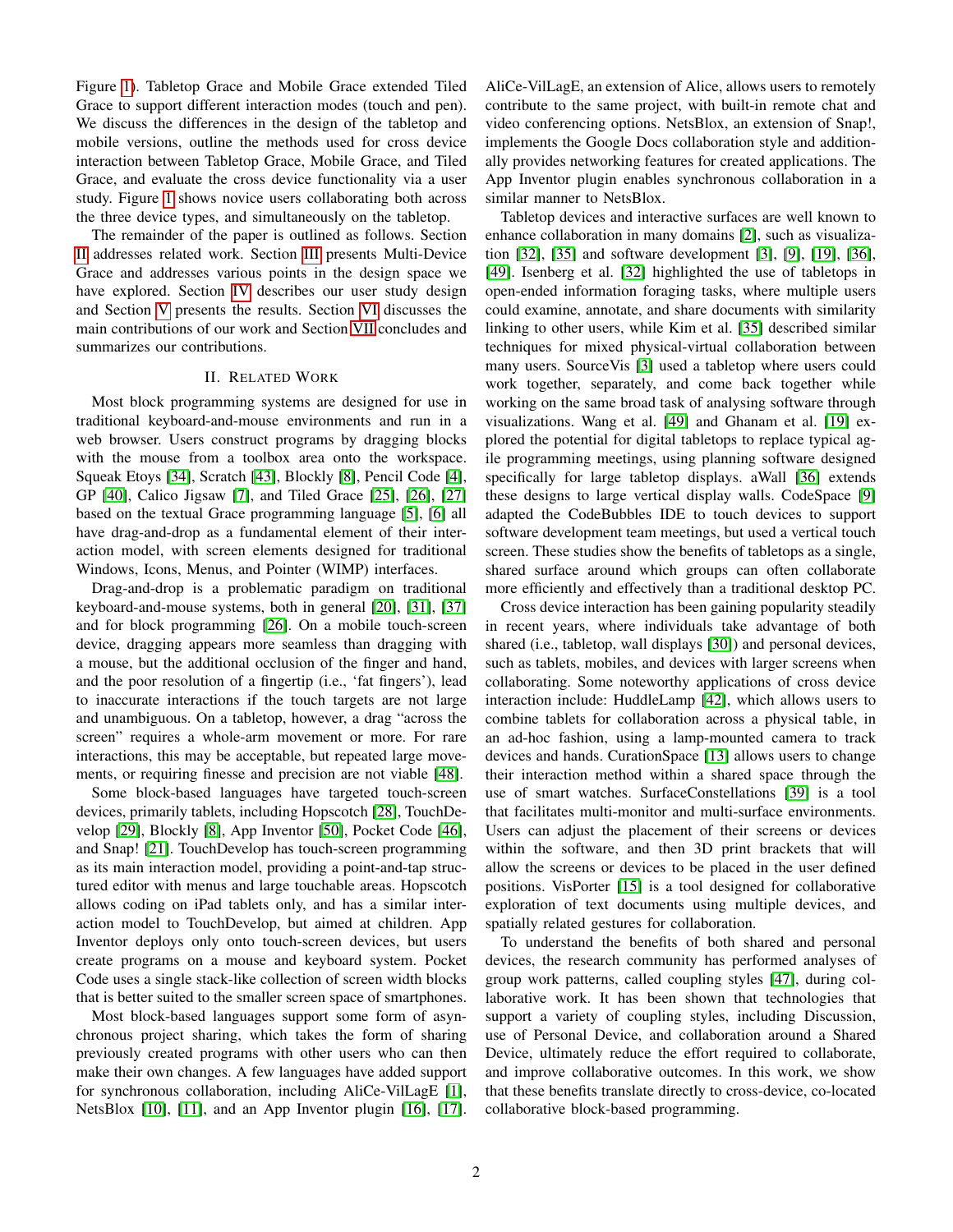## III. COLLABORATIVE MULTI-DEVICE GRACE

<span id="page-2-0"></span>To facilitate cross device block-based programming we have developed *Multi-Device Grace*, which is a block programming application for use on a large tabletop called Tabletop Grace [\[45\]](#page-9-1) which extends Tiled Grace [\[25\]](#page-8-4), [\[26\]](#page-8-5), [\[27\]](#page-8-6), and Mobile Grace a modification of Tabletop Grace, designed for tablets. Multi-Device Grace is illustrated in Figure [1,](#page-0-0) with multiple users engaged in editing block-based programs on the same digital tabletop, and across multiple devices. Tabletop Grace has been deployed on a Promethean ActivTable  $(1920\times1080$  resolution, 46-inch display, supporting 32 simultaneous touches), and Mobile Grace has been deployed on a Samsung Galaxy Tab S3 (9.7 inch). This paper is based upon some preliminary work on Tabletop Grace that was presented in a non-peer reviewed workshop [\[45\]](#page-9-1). We now discuss the design features of each of the Multi-Device Grace components.

## *A. Cross Device Collaboration*

In Multi-Device Grace, users can send tiles from their own device to another device connected to the same device group. In this way users are able to share any of their tiles, from small snippets, to complete programs. Multi-Device Grace does not support any real time collaboration (e.g. Google Docs style shared workspace), but instead allows users to work on their own project and share as needed. We believe this functionality allows for greater flexibility in how Multi-Device Grace can be used, and this design decision was based on our vision of Multi-Device Grace usage in an educational setting. Such a setting would allow students to focus individually on a given task, using a single user device, whilst being able to share snippets for bug fixing, idea demonstration or other purposes with their peers. Students would also be able to work together more closely by using the tabletop version, where multiple students can code in the same area, whilst still allowing individuals to break away and work on smaller tasks on their own single user device as needed. Lastly, the ability to send complete programs to other devices would allow for students to demonstrate their completed program by sending their work to a tabletop or large wall display visible by all involved.

#### *B. Tabletop Grace*

Tabletop Grace enables multiple users to work simultaneously, with both in-person and computerised interaction. To avoid contention for the same area, each user can create their own independent, re-orientable, resizeable workspace, depicted in Figure [2.](#page-3-1) Users may work on different parts of the program in a separate area of the table (for example, one end each) and then combine, or share the programs with each other. Users may also work in the same workspace, as long as they remain on the same edge of the table, as orientation to each of the table edges is only adjustable per workspace. Users can reorient workspaces in any direction to share their current code with any other user at the table. The workspaces are separate Grace modules [\[23\]](#page-8-36) that can be run and tested individually, but any block, or group of blocks, can be sent to another workspace through the menu that is

displayed by tapping that block, including to a workspace that is not currently displayed, and code reuse (or inheritance [\[33\]](#page-8-37)) is possible between workspaces, by sharing previously defined methods and objects. A complete program can be built in parts and assembled within a shared workspace. Each workspace is loaded through a semi-circle shaped blocks window menu displayed from the table edge. In Tabletop Grace we opted to restrict workspace positioning to the four edges of the tabletop shown in Figure [2,](#page-3-1) with active workspaces equally sharing all of the available space. This is a trade-off between maximal usage of screen space versus increased flexibility in user positioning. Workspaces have a fixed scale, but are individually scrollable to an infinite area. Full or partial zooming is possible, though scaling items to be feasible touch targets can be difficult.

## *C. Floating Pie Menus*

Menus in Tabletop Grace and Mobile Grace use a different system compared to Tiled Grace, due to using touch input instead. For the Tabletop, the use of statically located UI elements is not feasible due to the average distance a user needs to reach [\[48\]](#page-9-2), and the possibility of physical contention in a multi-user scenario, while for Mobile Grace, screen space is a premium and much of the screen space would be lost to UI elements using the interface of Tiled Grace. For these reasons we implemented a multi-layer pie menu, seen in Figure [2](#page-3-1) (denoted as label i), which can be revealed in-situ via a short press. Like Tiled Grace, the currently available tiles in this tile pie menu change based on the current dialect [\[24\]](#page-8-38). Multiple tiles can be created by dragging a block out of the pie menu (rather than tapping), leaving the menu open to be used again. A long press on a block creates a pie menu with deletion, copy, and workspace transfer operations. Each operation applies to an entire nested block structure. A pie menu for global program options, such as running, saving, changing dialects, switching to text view, and overlaying errors [\[26\]](#page-8-5), is available with a two-finger tap and seen in the second (upright) workspace of Figure [2](#page-3-1) (denoted as label ii).

## *D. Manipulating Blocks*

Tiled Grace relies on dragging blocks to join them together or separate them. Frequent or long drags of blocks on tabletops is problematic. To improve the accuracy of tile manipulation using touch, we ensured that every tile is at least as large as a finger-tip. For Multi-Device Grace, we added the ability for users to select multiple tiles at once by using a lasso gesture which works by pressing and dragging on the background of a workspace and lassoing the tiles. When selected in this manner tiles can be grouped together (vertically stacked), or collapsed down to the topmost block of a stack for reduced screen clutter. Subgroups of blocks in a larger block can also be selected.

## *E. Text Input*

Some parts of programs require text to be written by the user, such as defining the name of a variable or method, or the value of a string. In Mobile Grace this is facilitated by using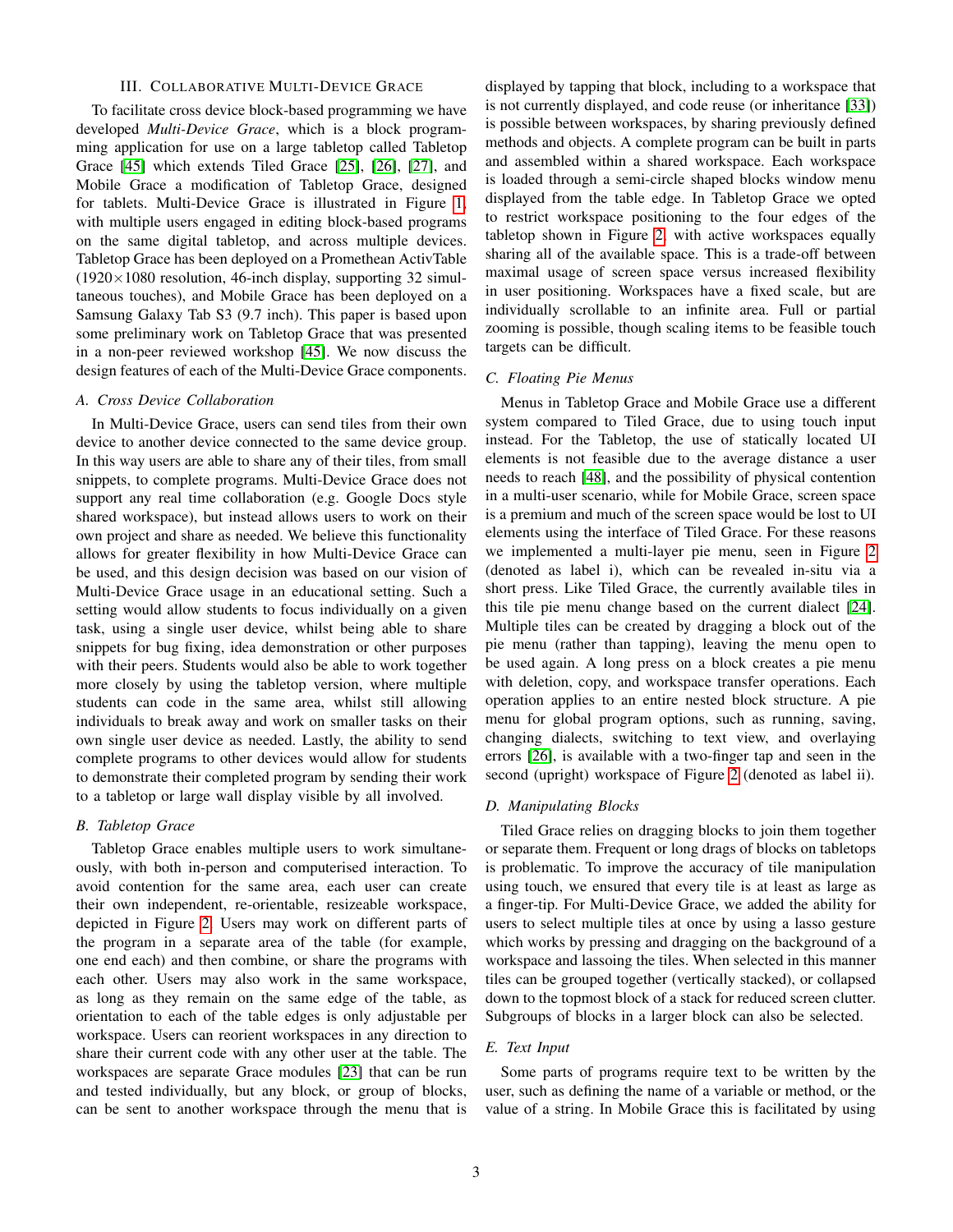<span id="page-3-1"></span>

Fig. 2: Multi-Device Grace tile features. Four active workspaces displayed in different orientations showing different Tabletop Grace programs. From left to right: 90° clockwise, 0°, 180°, 90° counter-clockwise. Each workspace is loaded by the semicircle shaped Blocks Window menu as displayed in the left most workspace. Label i) demonstrates the tile selection pie menu. Label ii) highlights the Global Program Options Menu. Only Tabletop Grace supports multiples workspaces.

the built-in soft keyboard. In Tabletop Grace we implemented our own multiple soft keyboards system, where each field can have a separate keyboard. The operating system soft keyboard can also be used but is only focused on a single field.

## *F. Mobile Grace*

Mobile Grace shares the same interaction method as Tabletop Grace, but the smaller screen size required some changes. Multi finger operations were infeasible, largely due to the increased pointer size when using fingers. Instead we redesigned operations that rely on multi finger input, to require only a single finger. This lead to two-finger presses becoming a press and hold operation, and two-finger drag operations becoming a single finger drag with a UI button for toggling command type. The addition of a stylus improved the interaction accuracy.

## *G. Cross Device Communication*

Cross device interaction is achieved using a Node JavaScript server, which acts as an intermediary for instances of the software. Communication between clients and the server is done using the WebSockets protocol. When clients are connected to the server, they can send updates to other devices, allowing every instance to remain up to date. To send tiles to another device, the desired tiles must be selected, and then the appropriate target device(s) (single or all) is selected through the global menu. Tiles can be sent with or without acceptance to another device, and a visual notification is given regardless. Tiles can be sent to specific active workspaces on the Tabletop. Tiles appear in the same XY position as where they are sent from. To stop communication a device needs to end the connection and stop broadcasting.

## IV. USER STUDY

<span id="page-3-0"></span>To evaluate the effectiveness of Multi-Device Grace (comprising of Tabletop Grace, Mobile Grace, and Tiled Grace) when used for cross device collaborative programming we conducted a user study. We received human ethics approval.

## *A. Design*

To guide the design of our user study, we started off with a few key aspects that we wanted to consider. We wanted to observe how participants made use of the cross device features of Multi-Device Grace, and to record their subjective opinions. We wanted to measure the usability of Multi-Device Grace on a tabletop and mobile, and compare it with the baseline Tiled Grace on a laptop. To measure cross device collaboration we recorded the coupling styles participants used, where coupling styles refer to the way in which participants work together, based on the coupling styles defined by Tang et al. [\[47\]](#page-9-6) but applied to a multi-device setting. From these aspects we decided upon three research questions: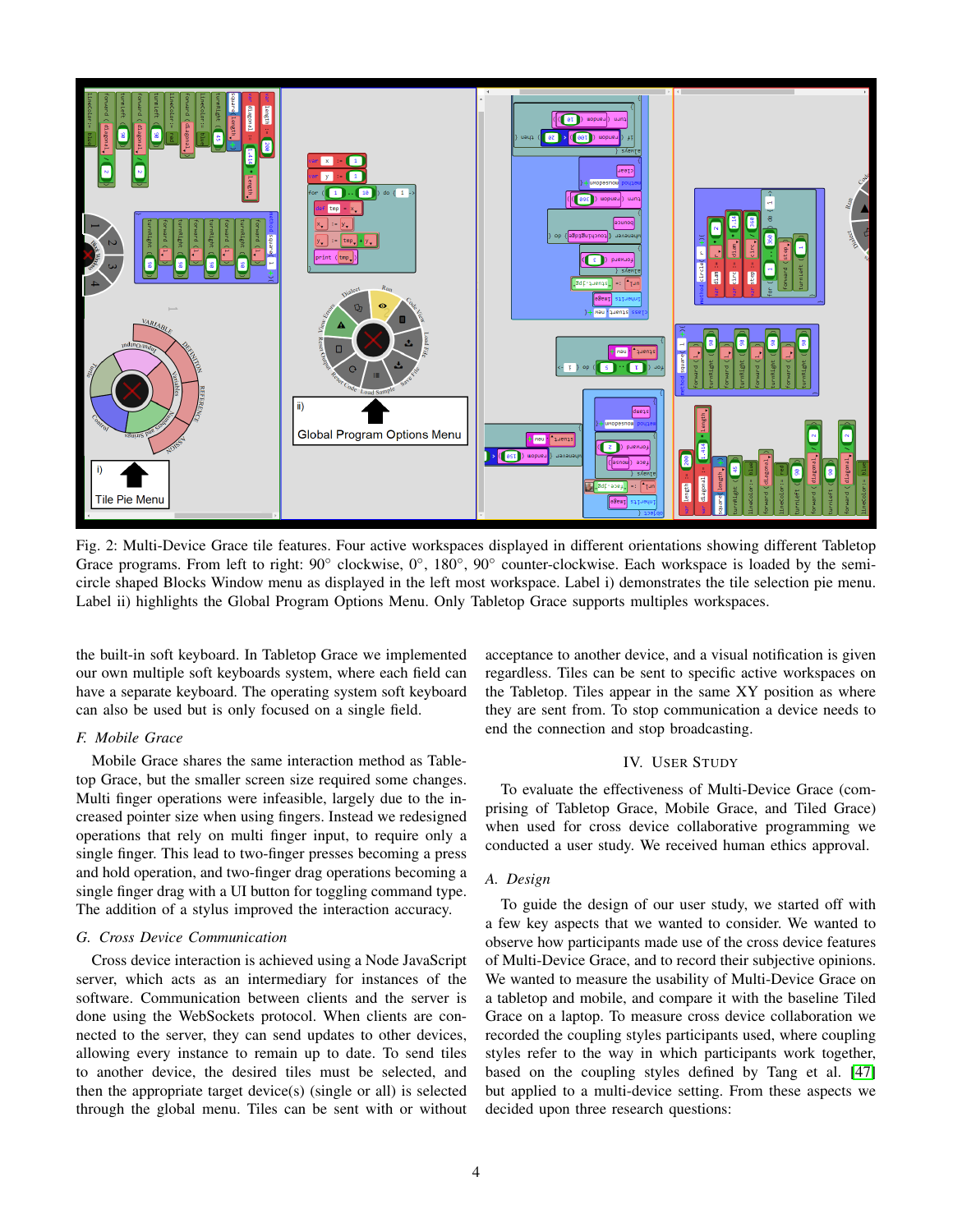- RQ1 How effective is each device in a co-located cross device collaborative programming setting?
- RQ2 How do participants collaborate when using Multi-Device Grace?
- RQ3 How would the cross device functionality be effective in an education scenario?

## *B. Participants*

We recruited a total of 18 participants ( $M = 16$ ,  $F = 2$ ) from our university, working in groups of three, for a total of 6 individual sessions. Participants that completed the user study were given a \$10 gift voucher honorarium. All participants had experience with textual programming languages, while 72% had experience with block-based programming languages. The textual and block languages that participants had the most prior experience with were mainly Java and Scratch (see Figures [3a](#page-4-0) and [3b\)](#page-4-0). The minimum age of participants was 21, maximum 28, and mean 22.6.

## *C. Procedure*

User studies took place in a room containing the tabletop next to a desk, with space for a laptop (including external mouse and keyboard) for running Tiled Grace, and a tablet (with stylus) for running Mobile Grace. All three devices ran the software in the Google Chrome Web browser.

Participants were given information sheets and asked to sign consent forms before participating. Before starting the study, after using each device, and at the end of the study, participants were asked to fill in parts of a questionnaire. Participants were given a short tutorial using a simple sample program, to explain how to use each of the three systems before starting the tasks. We used within subject testing [\[41\]](#page-8-39), with each participant being assigned a different device for each task and switching device for subsequent tasks. Participants were given 30 minutes maximum to complete all tasks. After completing all the tasks the final sections of the questionnaire were completed by participants.

We used four coupling styles designed to measure loose and tightly coupled scenarios based on those defined by Tang et al. [\[47\]](#page-9-6): Discussion (DISC), where participants engage in discussion about the task; Personal Device (PD), where each participant is working on the device they have been assigned to; Same Device 2 participants (SD2), where two participants are engaged on the same device and the third is working on a different device; Same Device 3 participants (SD3), where all participants are working together on the same device. PD, SD2 and SD3 represent a scale for coupling categories, with PD equating to the most loosely coupled, SD2 being more tightly coupled, and SD3 being the most tightly coupled category.

## *D. Study Tasks*

Participants were given three tasks to complete (Appendix [D\)](#page-9-7). The tasks relied upon a Grace dialect and sample code that allows for line and circle drawing. Participants were advised to split the workload of each task evenly between themselves. When a task was completed or time limit reached, participants

<span id="page-4-0"></span>

(b) Block-based programming languages.

Fig. 3: Programming language experience (textual and blockbased) as reported by participants.

were instructed to send the results to the tabletop, combine the individual parts, and run the final version. Participants were limited to 10 minutes for each of the three tasks. Participants that finished early moved onto the next task. The set of tasks participants were asked to complete were:

- 1) Correctly draw shapes that match a provided template. Participants had different starting blocks, and had to send tiles to match up methods, and fix intentional bugs.
- 2) Draw the letters for "Hello World" using a provided line drawing method. Participants were given a faded template to draw over, and provided with positions and dimensions.
- 3) Design a simple program, distribute the workload, and create the program.

## *E. Data Collection*

Each participant completed a questionnaire containing questions about their background in terms of relevant knowledge (Appendix [A\)](#page-9-8). To measure opinions on system usage we used the System Usability Scale (SUS) [\[12\]](#page-8-40) for all three systems (Appendix [B\)](#page-9-9). The final section of the questionnaire contained several free-form questions, which asked participants about the advantages and disadvantages of sending tiles, their opinions on an example usage scenario, and their thoughts on the usefulness of the cross device functionality (Appendix [C\)](#page-9-10). Each user study was recorded using a video camera, and screen capturing software on each device.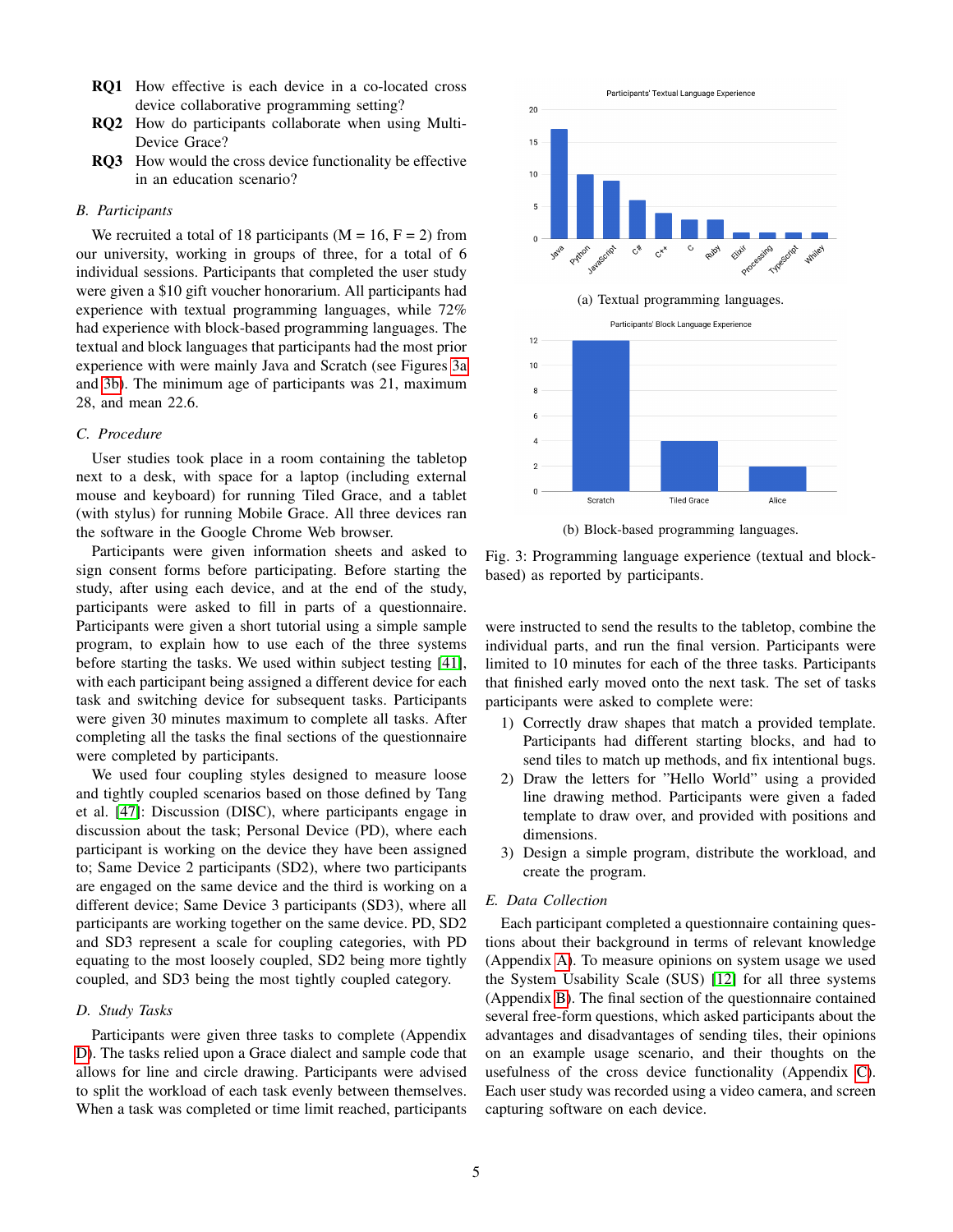# V. RESULTS

<span id="page-5-0"></span>We now report on the findings from the user study by addressing each of the research questions.

# *A. RQ1 – How effective is each device in a co-located cross device collaborative programming setting?*

Participants responded to SUS questions through a 5 point Likert scale ranging from 1 "Strongly Disagree", to 5 "Strongly Agree", for each of the 10 questions. Box plots of the SUS results for each system are shown in Figure [4.](#page-5-1) Results show that participants favoured the tablet system over the other two devices. Some participants mentioned that they believed the laptop system to be problematic due to the differences between the user interfaces, namely pie menus versus statically located menus. Despite this, the SUS scores for all three systems were very similar, indicating that this was not a significant problem. Participants also reported that the ability to combine and display programs on the larger tabletop screen was particularly valuable, giving the tabletop a clear role.

Responses to the SUS questions highlight a number of points. The laptop system scored highest in terms of likeability, ease of use, and design quality, but participants' responses indicate that the laptop system was also the most inconsistent, hardest to learn, and had the most usability hurdles. The tabletop and tablet systems scored quite similarly across all questions. Two clear differences between these can be seen, firstly in terms of ease of learning, where the tabletop scored highest out of the three platforms, and secondly assistance requirement, where the tablet was reported as being the system that participants would be happiest using without assistance.

Overall, the responses for the SUS questions can be combined into a single value that represents the overall usability of the system as perceived by the user study participants. For our user study the overall scores were 64.3, 64.7 and 65.3 for the tabletop, laptop, and mobile devices respectively. SUS research shows that a score of 68 is considered average for usability [\[44\]](#page-9-11), indicating that participants felt each system was slightly below average in terms of usability. That all three systems received fairly similar scores indicates that the user interface we designed and implemented for the tabletop and tablet versions is as usable as the user interface of Tiled Grace, with Mobile Grace being the preferred system by a small margin over the others.

The first of the questions in the freeform questions of the questionnaire prompted participants to rank the three systems in terms of effectiveness. Responses for this question were tallied to create an overall score for each system, where ranking a system in first place counted as 2 points, second place 1 point, and third place 0 points. The responses to this question show that overall, participants preferred working on the tablet system with 21 points, then the tabletop with 18 points, and lastly the laptop with 15 points.

Participants were also asked to specify advantages and disadvantages of the ability to send tiles between systems. Responses to this question that were reported by at least two participants can be seen in Figures [5a](#page-6-1) and [5b.](#page-6-1) The most

<span id="page-5-1"></span>

Fig. 4: System Usability Scale data using 5 point Likert scale. Red: Tabletop, Green: Laptop, Blue: Mobile.

common advantages voiced by the participants were that cross device tile sending makes collaboration easy, fast and fun, as well as allowing the workload to be split easily. The main reported disadvantages were that there was no limit on tile sending, it was hard to remember the names of devices, and that sent tiles can't be updated without re-sending them.

The last question in the freeform questions asked participants if they thought the cross device functionality provided by Multi-Device Graces was useful for collaborative programming. 17 out of 18 (94%) participants answered affirmative for this question. The most commonly reported reasons in order of number of responses were: it was easy to combine parts of a program into a final version and view the results; users of such a system can use whichever device suits them best, based on preference or current activity; work can easily be split up into smaller parts and distributed among a group; and small snippets of code can easily be shared.

# *B. RQ2 – How do participants collaborate when using Multi-Device Grace?*

During our user study we recorded participants making use of the three devices to work together, split apart, and reconvene as required. We coded the amount of time each group spent in the different coupling styles so we could compare and contrast the different styles. Participants spent the largest portion of their time in the personal device coupling style, the most loosely based coupling style measured. Participants were able to switch to more tightly coupled styles when needed for seeking and providing assistance, discussing progress, and combining individual work into a completed program.

Due to the nature of the tasks provided to participants, all groups spent some time at the start of each task in the discussion coupling style. This involved dividing up the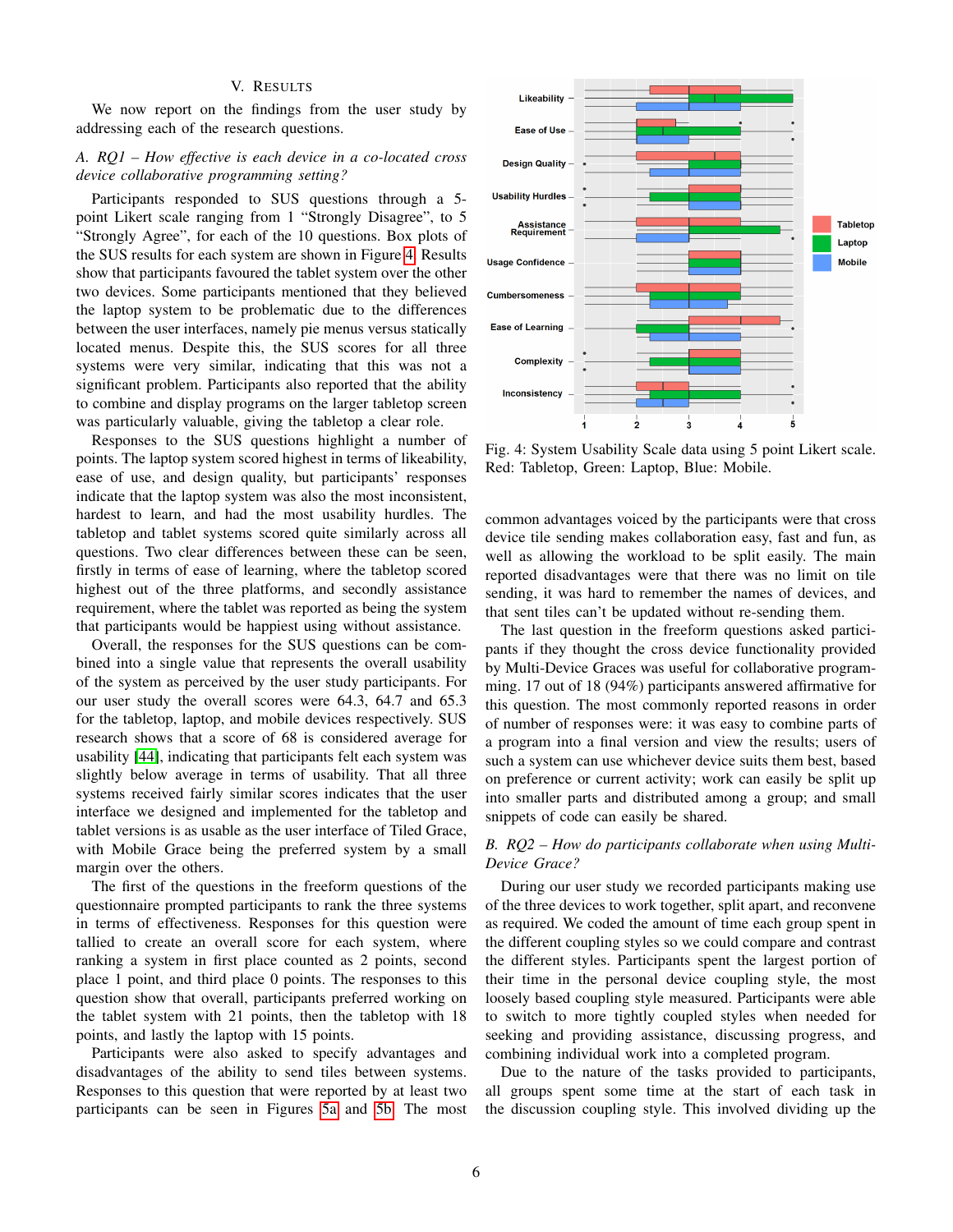<span id="page-6-1"></span>



(b) Disadvantages of cross device tile sending.

Fig. 5: Participants' responses from the final questionnaire: opinions on the advantages and disadvantages of cross device tile sending, reported from at least 2 participants.

task into equal parts and deciding who would do which part. The amount of time spent in this coupling style varied between groups and between tasks with task 3 requiring more discussion on average, and task 2 the least amount. Groups then moved onto the Personal Device (PD) coupling style to start work on their part of the group task. During this time groups would often temporarily enter into the Shared Device 2 or 3 (SD2, SD3) coupling style, before reverting back to PD. Reasons for entering into SD2 or SD3 often included: additional task deliberation, and progress reports. Participants that were unsure how to proceed or conversely had finished their part early also made use of SD2 or SD3 in a support requesting or support providing role. A few groups opted to perform more rigorous planning using paper or whiteboards, which was common for task 3, where participants had to implement a program of their own choosing.

Overall, participants spent the largest amount of time (64%) in the PD coupling style, which involved completing their portion of the assigned task. The second most commonly used style was discussion (15%), and then SD2 (13%). The least commonly used coupling style was SD3 (7%). These results are shown in Table [I.](#page-6-2) Breaking down the results by task shows that task 2 required the least amount of communication and also involved no SD3 coupling. This is likely due to the task being easier to split up and groups running out of time to test the final program on the tabletop using the SD3 coupling style. While task 3 involved more discussion as groups had to agree

<span id="page-6-2"></span>TABLE I: The amount of time participants spent in each coupling style, grouped by task. Coupling Styles: Discussion, Personal Device, Same Device 2, Same Device 3.

|        | Ð         | PD.    | SD <sub>2</sub> | SD <sub>3</sub> |
|--------|-----------|--------|-----------------|-----------------|
| Task 1 | 13.42%    | 59.14% | 13.92%          | 13.53%          |
| Task 2 | $6.94\%$  | 87.17% | 5.89%           | $0.00\%$        |
| Task 3 | 24.94%    | 46.94% | 20.58%          | $7.53\%$        |
| Total  | $15.10\%$ | 64.42% | 13.46%          | 7.02%           |

upon a program to implement before dividing up the task, it also involved considerably less SD3 time than task 1.

## *C. RQ3 – Would the cross device functionality be useful in an education scenario?*

The third question of the final section of the questionnaire, asked participants to provide their opinion of the potential for Multi-Device Grace to be used in a classroom environment for teaching purposes. 16 out of 18 (89%) participants responded that they believe this application would be beneficial for a classroom environment, with the most common reasons being: it made for fun and enjoyable group learning; it provided a tangible, visual, hands on experience; it provides the ability to distribute lessons or examples to other devices; and the application was easy to learn. These reasons favour an educational setting because the potential of Multi-Device Grace provides quick and easy collaboration methods which can help facilitate a fun group learning scenario.

## VI. DISCUSSION

<span id="page-6-0"></span>We now discuss the more important aspects from our results, most notably cross device collaboration and designing blockbased environments for touch surfaces.

# *A. Block-Based Cross Device Collaboration*

The most important finding from our research in terms of block-based collaboration, was that the cross device functionality provided by our software for Tabletop Grace, Mobile Grace, and our modified version of the original Tiled Grace, was considered to be beneficial for collaboration by 94% of the participants. Participants reported that the ability to break apart programming tasks into smaller sub tasks that can be distributed amongst a group quickly and easily, worked on separately in a user's preferred device, and finally recombined into a finished program on a single device, was very useful for collaboration. 89% of participants responded affirmatively about the potential use of Multi-Device Grace in classrooms.

The cross-device functionality also supported a variety of coupling styles, though we found that most of our participants followed a set pattern when completing tasks, where they discussed the problem, shifted to personal device usage with sporadic same device 2 (SD2) phases, and finally completed the task together via same device 3 (SD3). These patterns are consistent with the literature surrounding cross-device collaboration (e.g., Homaeian et. al [\[22\]](#page-8-41)), and show support for the flexibility required to effectively and efficiently solve complex tasks as a group. For example, participants chose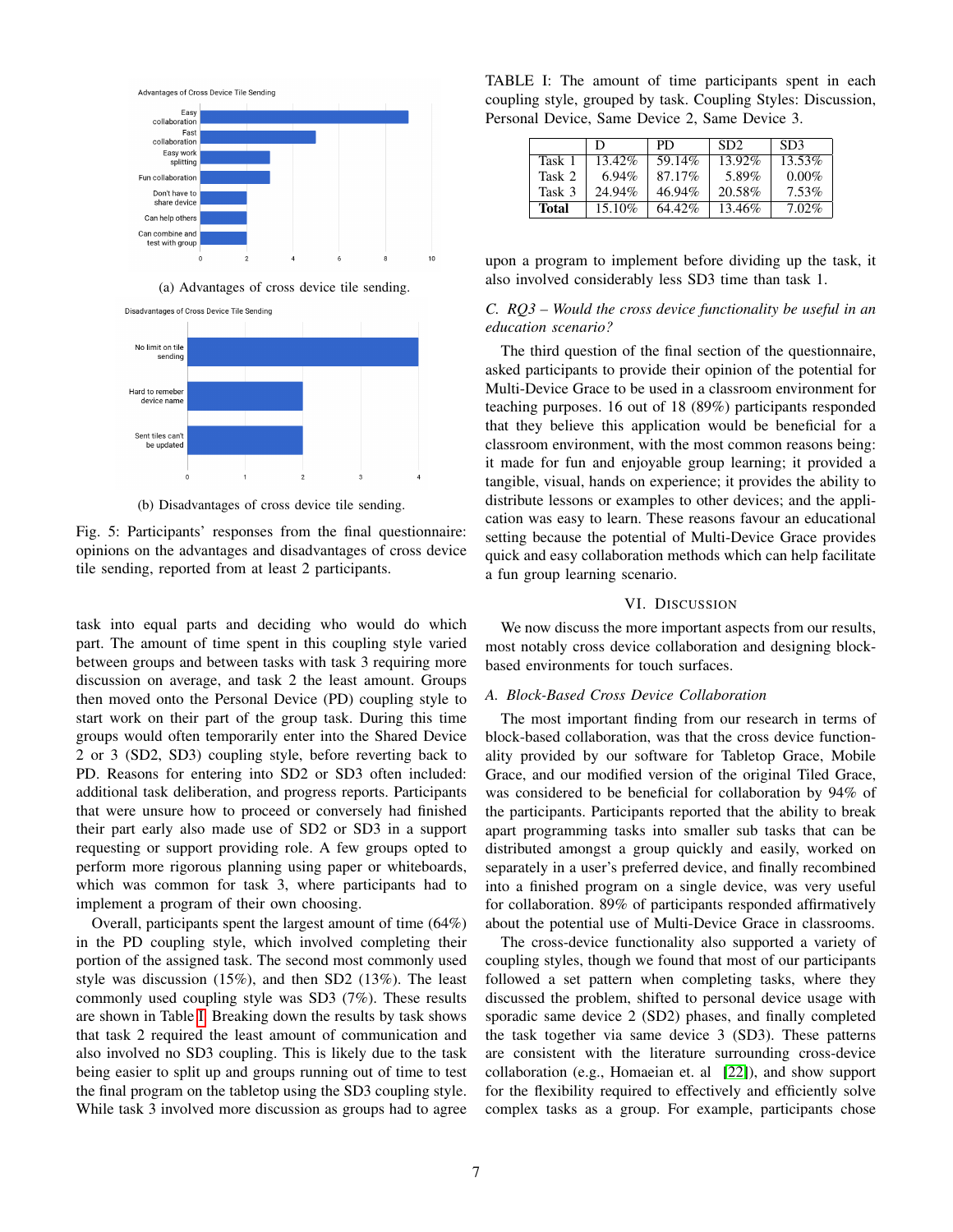to make heavier use of SD2 when assisting group members that were stuck. The cross device functionality, affords users a large amount of flexibility in how they approach problems, and support for both individual and collaborative sub-tasks.

Houben et al. [\[30\]](#page-8-2) describe seven opportunities and challenges based on the proceedings of the Cross-Surface workshops. We address some of these opportunities and challenges. The first of these is *enabling easy configuration of device ecologies*. In terms of discovering other devices, Multi-Device Grace allows all devices to easily connect to a central server and communicate with other connected devices, at the press of a button. While disabled for our user study, Multi-Device Grace can allow users to join user defined groups, preventing communication to non grouped devices. The second point raised is *designing for scale and interoperability*. Each system in the Multi-Device Grace group, runs in a web browser, requiring no extra software installation as long as an up-todate browser is used. This allows users to share tiles between any set of devices that support a modern web browser. Furthermore, Multi-Device Grace provides software designed for three common device types: Mouse and Keyboard computers, large touch screen devices, and mobile tablet devices. Another issue raised is *addressing cross-device interaction challenges*. The user interface for each system in Multi-Device Grace, differs to match the device it is designed for, however the process of sending tiles between devices, follows the same process on each system: select tiles, go to connection menu, and send to target device(s). The on screen appearance of the connection menu is also kept the same across each system, which helps to keep the cross device interaction process as simple as possible.

## *B. Designing Touch Enabled Blocks-Based Environments*

Overall, based on the responses received for the SUS questions, participants considered the laptop, tablet, and tabletop systems to be almost equivalent in terms of usability. We found this result to be particularly interesting, as all our participants had extensive mouse and keyboard experience, suggesting that the more familiar WIMP style interface would receive a noticeably higher score than the less familiar tablet and tabletop interfaces. In addition, the SUS scores and participant reported device rankings do not match up. While the tablet system was ranked highest in effectiveness and SUS, the tabletop and laptop systems were placed differently in both. We believe that the tabletop provides a novel interface that allows users to have a more enjoyable collaborative programming experience, despite a marginally perceived weaker user interface.

One of the key features of Tiled Grace is the ability to transition from a block-based view to a direct textual equivalent. On the touch surface devices this feature was less useful, due to keyboards being harder to use, with physical keyboards being awkward to position and potentially disrupting other users, and soft keyboards suffering due to the issues with text input and focus. Generally, this points to taking a simpler approach better suited for novices, with more focus on the blocks themselves than the textual representation. The tile pie menu noticeably reduced time spent dragging blocks around the screen, as the menu could be brought up in close proximity to where participants wanted new blocks. During the user study, we noticed a few participants trying to call up a tile menu directly in the hole they wished to place new blocks, which we hadn't considered implementing. This could be a more efficient strategy for creating and adding new blocks.

*Limitations.* There were some limitations with our study. We conducted our study in a controlled lab and with a convenience sample within the same geographical region. As we conducted a qualitative study with 18 participants we were not concerned with errors made or time taken to perform the tasks. We did not compare with other textual based languages or other block based languages as we see this as future work.

*Future Work.* Based on feedback we believe that further testing the potential of Multi-Device Grace in the wild in an educational classroom setting would be of value. With introductory programming being introduced earlier and earlier in schools, performing a longitudinal study of the effectiveness of such a learning method, could help guide design decisions and ultimately increase interest in programming for young people. We would also like to do comparative studies to find out how effective collaborative blocks based programming is with multiple devices compared with solely a textual based language, blocks on a single device, and remote collaboration.

## VII. CONCLUSION

<span id="page-7-0"></span>As teaching programming to novices becomes more prevalent and widespread, which is often happening in pairs and groups of people, there is a need to support different methods for collaborative programming. In this paper we presented *Multi-Device Grace*, our vision for co-located cross device block-based programming, using a mouse and keyboard computer, mobile tablet, a digital tabletop, and modifications to an existing block-based programming language Tiled Grace [\[25\]](#page-8-4), [\[26\]](#page-8-5), [\[27\]](#page-8-6). Multi-Device Grace allows multiple users to work together in their own workspace, remotely via cross device communication, and on the device that is most suitable for their current situation.

We evaluated Multi-Device Grace through a user study (n=18, within subjects testing). Results showed that Multi-Device Grace with our block-based interface modifications for a digital tabletop and mobile tablet were equivalently usable as the traditional mouse and keyboard interaction method. Nearly all participants (94%) found the cross device functionality of Multi-Device Grace, to be valuable for collaboration, due to the ability to split tasks apart, work on them separately across multiple devices, and recombine the final program easily. Of the three systems we tested, participants reported that they preferred the tablet version, in terms of effectiveness through a system ranking and usability through the System Usability Scale questions. Our aim is to see introductory programming courses in high schools adopt new styles of interfaces to help aid collaborative programming and we believe Multi-Device Grace is an effective design for this activity.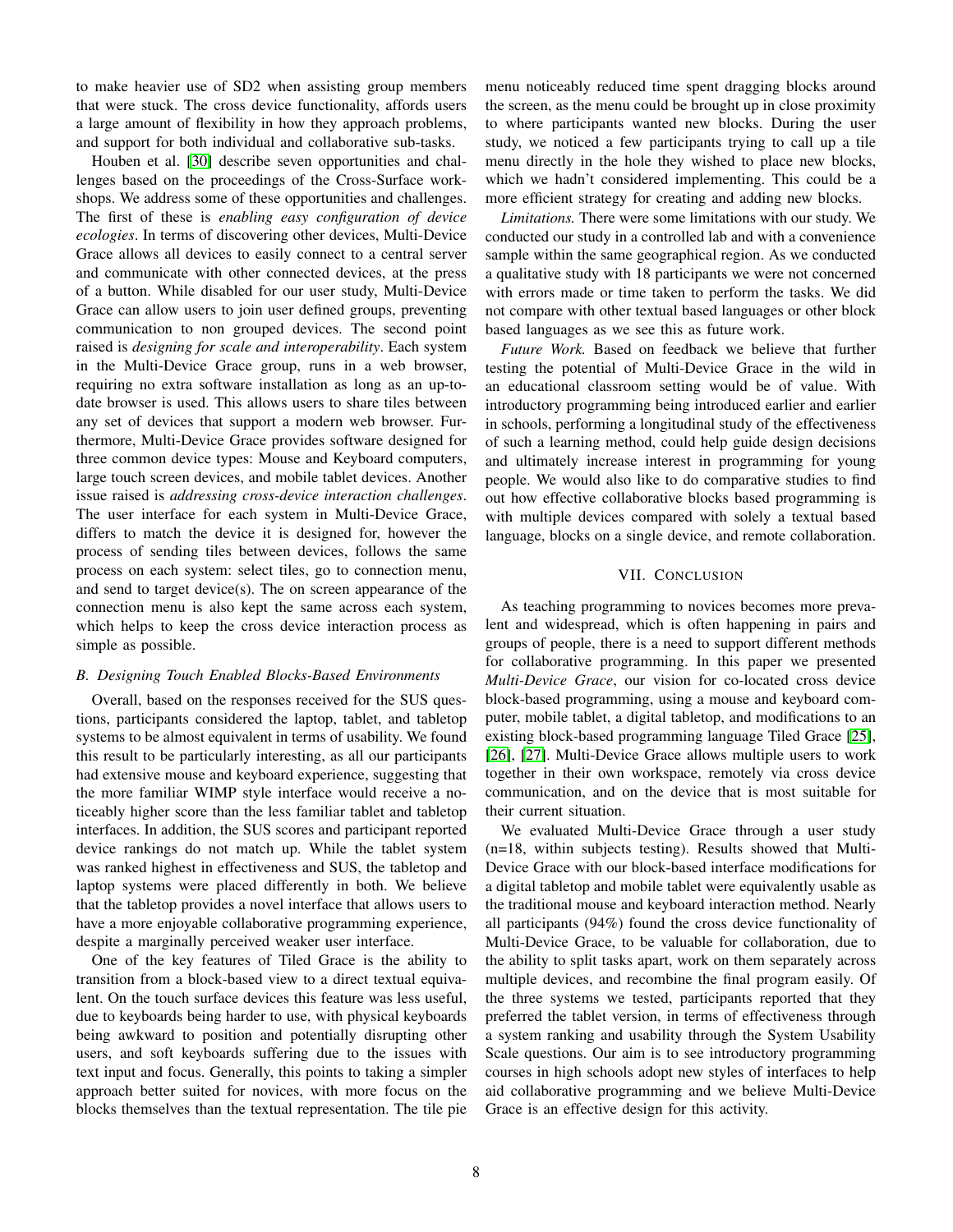## VIII. ACKNOWLEDGEMENTS

We thank all the participants who volunteered for the user study. We thank the members from the Grace programming language community for the valuable discussions regarding the design of Multi-Device Grace and user study including James Noble, Andrew Black, Kim Bruce, and Tim Jones.

#### **REFERENCES**

- <span id="page-8-20"></span>[1] Ahmad Al-Jarrah and Enrico Pontelli. "AliCe-ViLlagE" Alice as a Collaborative Virtual Learning Environment. In *Frontiers in Education Conference (FIE), 2014*, pages 1–9. IEEE, 2014.
- <span id="page-8-25"></span>[2] Craig Anslow, Pedro Campos, and Joaquim Jorge, editors. *Collaboration Meets Interactive Spaces*. Springer, 2016.
- <span id="page-8-28"></span>[3] Craig Anslow, Stuart Marshall, James Noble, and Robert Biddle. Sourcevis: Collaborative software visualization for co-located environments. In *Proc. of International Working Conference on Software Visualization (VISSOFT)*, pages 1–10. IEEE, 2013.
- <span id="page-8-9"></span>[4] David Bau, D. Anthony Bau, Mathew Dawson, and C. Sydney Pickens. Pencil Code: Block code for a text world. In *Proc. of International Conference on Interaction Design and Children (IDC)*, pages 445–448. ACM, 2015.
- <span id="page-8-12"></span>[5] Andrew P. Black, Kim B. Bruce, Michael Homer, and James Noble. Grace: The absence of (inessential) difficulty. In *Proc. of International Symposium on New Ideas in Programming and Reflections on Software (Onward!)*, pages 85–98. ACM, 2012.
- <span id="page-8-13"></span>[6] Andrew P. Black, Kim B. Bruce, Michael Homer, James Noble, Amy Ruskin, and Richard Yannow. Seeking Grace: a new object-oriented language for novices. In *Proc. of SIGCSE*, pages 129–134. ACM, 2013.
- <span id="page-8-11"></span>[7] Douglas Blank, Jennifer S. Kay, James B. Marshall, Keith O'Hara, and Mark Russo. Calico: A multi-programming-language, multi-context framework designed for computer science education. In *Proc. of SIGCSE*, pages 63–68. ACM, 2012.
- <span id="page-8-8"></span>[8] Blockly Project. Blockly web site. [https://code.google.com/p/blockly/,](https://code.google.com/p/blockly/) 2011.
- <span id="page-8-29"></span>[9] Andrew Bragdon, Rob DeLine, Ken Hinckley, and Meredith Ringel Morris. Code space: Touch + air gesture hybrid interactions for supporting developer meetings. In *Proc. of Interactive Tabletops and Surfaces (ITS)*, pages 212–221. ACM, 2011.
- <span id="page-8-21"></span>[10] Brian Broll and Akos Ledeczi. Distributed Programming with NetsBlox is a Snap! In *Proc. of SIGCSE*, pages 640–640. ACM, 2017.
- <span id="page-8-22"></span>[11] Brian Broll, Akos Lédeczi, Peter Volgyesi, Janos Sallai, Miklos Maroti, Alexia Carrillo, Stephanie L. Weeden-Wright, Chris Vanags, Joshua D. Swartz, and Melvin Lu. A visual programming environment for learning distributed programming. In *Proc. of SIGCSE*, pages 81–86. ACM, 2017.
- <span id="page-8-40"></span>[12] John Brooke et al. SUS-A quick and dirty usability scale. *Usability evaluation in industry*, 189(194):4–7, 1996.
- <span id="page-8-33"></span>[13] Frederik Brudy, Steven Houben, Nicolai Marquardt, and Yvonne Rogers. Curationspace: Cross-device content curation using instrumental interaction. In *Proc. of International Conference on Interactive Surfaces and Spaces (ISS)*, pages 159–168. ACM, 2016.
- <span id="page-8-3"></span>[14] Stéphanie Buisine, Guillaume Besacier, Améziane Aoussat, and Frédéric Vernier. How do interactive tabletop systems influence collaboration? *Computers in human behavior*, 28(1):49–59, 2012.
- <span id="page-8-35"></span>[15] Haeyong Chung, Chris North, Jessica Zeitz Self, Sharon Chu, and Francis Quek. Visporter: facilitating information sharing for collaborative sensemaking on multiple displays. *Personal and Ubiquitous Computing*, 18(5):1169–1186, 2014.
- <span id="page-8-23"></span>[16] Xinyue Deng. Group collaboration with app inventor. Master's thesis, Massachusetts Institute of Technology, 2017.
- <span id="page-8-24"></span>[17] Xinyue Deng and Evan W Patton. Enabling multi-user computational thinking with collaborative blocks programming in MIT app inventor. *Siu-cheung KONG The Education University of Hong Kong, Hong Kong*, page 168, 2017.
- <span id="page-8-0"></span>[18] Diana Franklin, Phillip Conrad, Bryce Boe, Katy Nilsen, Charlotte Hill, Michelle Len, Greg Dreschler, Gerardo Aldana, Paulo Almeida-Tanaka, Brynn Kiefer, et al. Assessment of computer science learning in a scratch-based outreach program. In *Proc. of SIGCSE*, pages 371–376. ACM, 2013.
- <span id="page-8-30"></span>[19] Yaser Ghanam, Xin Wang, and Frank Maurer. Utilizing digital tabletops in collocated agile planning meetings. In *Proc. of AGILE*, pages 51–62. IEEE, 2008.
- <span id="page-8-14"></span>[20] Douglas J. Gillan, Kritina Holden, Susan Adam, Marianne Rudisill, and Laura Magee. How does Fitts' law fit pointing and dragging? In *Proc. of CHI*, pages 227–234. ACM, 1990.
- <span id="page-8-19"></span>[21] Brian Harvey and Jens Mönig. Bringing "no ceiling" to Scratch: Can one language serve kids and computer scientists? In *Proc. of Constructionism*, 2010.
- <span id="page-8-41"></span>[22] Leila Homaeian, Nippun Goyal, James R. Wallace, and Stacey D. Scott. Group vs individual: Impact of touch and tilt cross-device interactions on mixed-focus collaboration. In *Proc. of CHI*, pages 73:1–73:13. ACM, 2018.
- <span id="page-8-36"></span>[23] Michael Homer, Kim B. Bruce, James Noble, and Andrew P. Black. Modules as gradually-typed objects. In *Proc. of Workshop on Dynamic Languages (DYLA)*. ACM, 2013.
- <span id="page-8-38"></span>[24] Michael Homer, Timothy Jones, James Noble, Kim B. Bruce, and Andrew P. Black. Graceful dialects. In *Proc. of European Conference on Object-Oriented Programming (ECOOP)*, pages 131–156. Springer, 2014.
- <span id="page-8-4"></span>[25] Michael Homer and James Noble. A tile-based editor for a textual programming language. In *Proc. of International Working Conference on Software Visualization (VISSOFT)*. IEEE, 2013.
- <span id="page-8-5"></span>[26] Michael Homer and James Noble. Combining tiled and textual views of code. In *Proc. of International Working Conference on Software Visualization (VISSOFT)*. IEEE, 2014.
- <span id="page-8-6"></span>[27] Michael Homer and James Noble. Lessons in combining block-based and textual programming. *Journal of Visual Languages and Sentient Systems*, 3, 2017.
- <span id="page-8-17"></span>[28] Hopscotch Technologies, Inc. Hopscotch - learn to code through creative play. [https://www.gethopscotch.com/,](https://www.gethopscotch.com/) 2011.
- <span id="page-8-18"></span>[29] Nigel Horspool, Judith Bishop, Arjmand Samuel, Nikolai Tillmann, Michał Moskal, Jonathan de Halleux, and Manuel Fähndrich. TouchDe*velop: Programming on the Go*. Microsoft Research, 2013.
- <span id="page-8-2"></span>[30] Steven Houben, Nicolai Marquardt, Jo Vermeulen, Clemens Klokmose, Johannes Schöning, Harald Reiterer, and Christian Holz. Opportunities and challenges for cross-device interactions in the wild. *Interactions*, 24(5):58–63, 2017.
- <span id="page-8-15"></span>[31] Kori Inkpen. Drag-and-drop versus point-and-click mouse interaction styles for children. *Transactions on Computer-Human Interaction*, 8(1):1–33, 2001.
- <span id="page-8-26"></span>[32] Petra Isenberg, Danyel Fisher, Sharoda A Paul, Meredith Ringel Morris, Kori Inkpen, and Mary Czerwinski. Co-located collaborative visual analytics around a tabletop display. *Transactions on Visualization and Computer Graphics*, 18(5):689–702, 2012.
- <span id="page-8-37"></span>[33] Timothy Jones, Michael Homer, James Noble, and Kim Bruce. Object inheritance without classes. In *Proc. of European Conference on Object-Oriented Programming (ECOOP)*, 2016.
- <span id="page-8-7"></span>[34] Alan Kay. Squeak Etoys authoring & media. Research note, Viewpoints Research Institute, 2005.
- <span id="page-8-27"></span>[35] KyungTae Kim, Waqas Javed, Cary Williams, Niklas Elmqvist, and Pourang Irani. Hugin: A framework for awareness and coordination in mixed-presence collaborative information visualization. In *Proc. of Interactive Tabletops and Surfaces (ITS)*, pages 231–240. ACM, 2010.
- <span id="page-8-31"></span>[36] Martin Kropp, Craig Anslow, and Magdalena Mateescu. Enhancing agile team collaboration through the use of large digital multi-touch cardwalls. In *Proc. of International Conference on Agile Software Development (XP)*. ACM, 2017.
- <span id="page-8-16"></span>[37] Scott MacKenzie, Abigail Sellen, and William Buxton. A comparison of input devices in element pointing and dragging tasks. In *Proc. of CHI*, pages 161–166. ACM, 1991.
- <span id="page-8-1"></span>[38] John H Maloney, Kylie Peppler, Yasmin Kafai, Mitchel Resnick, and Natalie Rusk. Programming by choice: urban youth learning programming with scratch. In *Proc. of SIGCSE*, pages 367–371. ACM, 2008.
- <span id="page-8-34"></span>[39] Nicolai Marquardt, Frederik Brudy, Can Liu, Ben Bengler, and Christian Holz. Surfaceconstellations: A modular hardware platform for ad-hoc reconfigurable cross-device workspaces. In *Proc. of CHI*, page 354. ACM, 2018.
- <span id="page-8-10"></span>[40] Jens Mönig, Yoshiki Ohshima, and John Maloney. Blocks at your fingertips: Blurring the line between blocks and text in GP. In *Proc. of Workshop on Lessons and Directions for First Programming Environments (Blocks and Beyond)*, pages 51–53. IEEE, 2015.
- <span id="page-8-39"></span>[41] Jakob Nielsen. *Usability engineering*. Elsevier, 1994.
- <span id="page-8-32"></span>[42] Roman Rädle, Hans-Christian Jetter, Nicolai Marquardt, Harald Reiterer, and Yvonne Rogers. Huddlelamp: Spatially-aware mobile displays for ad-hoc around-the-table collaboration. In *Proc. of International Conference on Interactive Tabletops and Surfaces (ITS)*, pages 45–54. ACM, 2014.